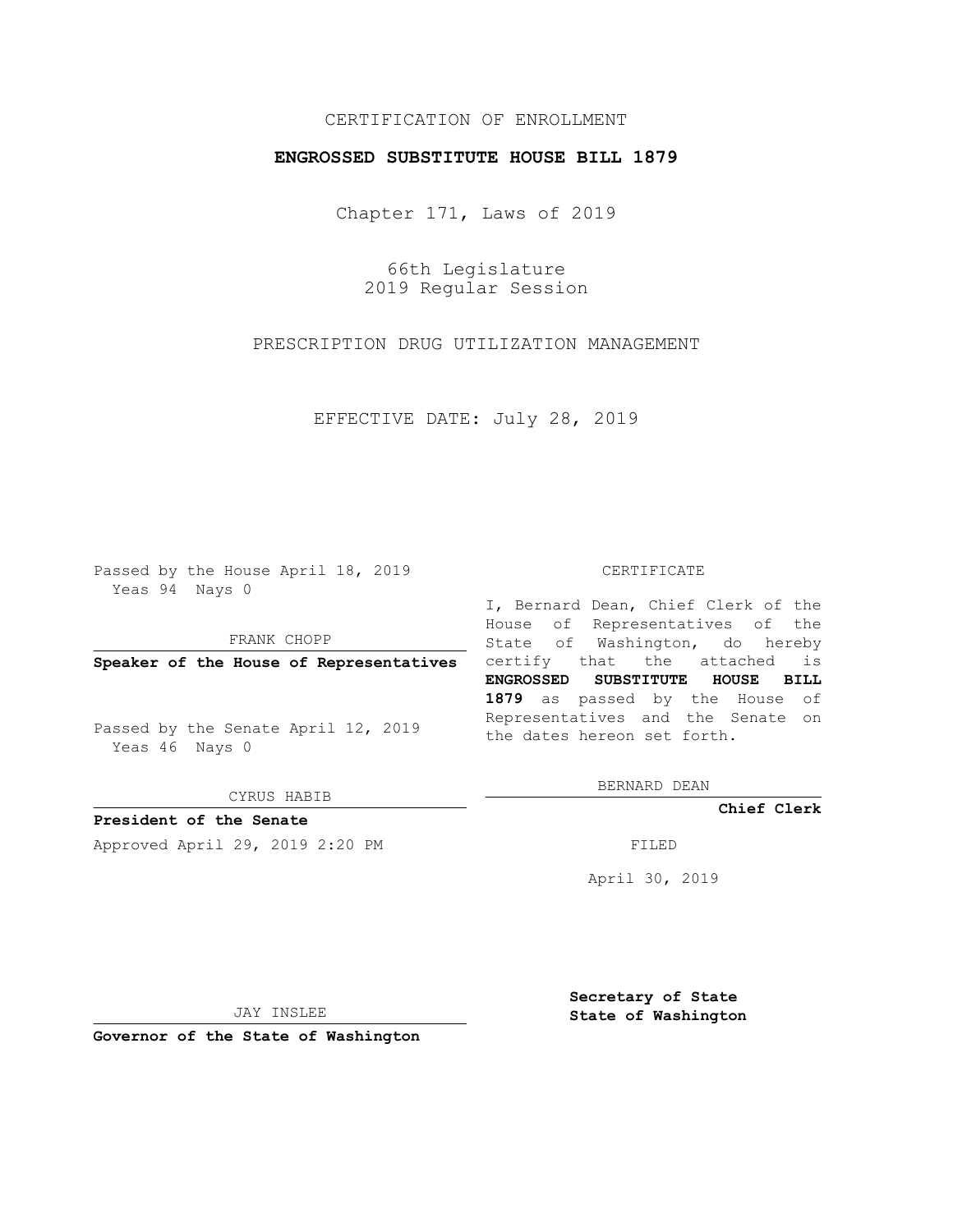### **ENGROSSED SUBSTITUTE HOUSE BILL 1879**

AS AMENDED BY THE SENATE

Passed Legislature - 2019 Regular Session

# **State of Washington 66th Legislature 2019 Regular Session**

**By** House Health Care & Wellness (originally sponsored by Representatives Jinkins, Cody, Harris, Macri, DeBolt, Pollet, Robinson, Tharinger, and Doglio)

READ FIRST TIME 02/22/19.

1 AN ACT Relating to regulating and reporting of utilization 2 management in prescription drug benefits; adding new sections to 3 chapter 48.43 RCW; and creating a new section.

4 BE IT ENACTED BY THE LEGISLATURE OF THE STATE OF WASHINGTON:

5 NEW SECTION. **Sec. 1.** A new section is added to chapter 48.43 6 RCW to read as follows:

7 The definitions in this section apply throughout this section and 8 sections 2 and 3 of this act unless the context clearly requires 9 otherwise.

 (1) "Clinical practice guidelines" means a systemically developed statement to assist decision making by health care providers and patients about appropriate health care for specific clinical 13 circumstances and conditions.

 (2) "Clinical review criteria" means the written screening procedures, decision rules, medical protocols, and clinical practice guidelines used by a health carrier or prescription drug utilization management entity as an element in the evaluation of medical necessity and appropriateness of requested prescription drugs under a 19 health plan.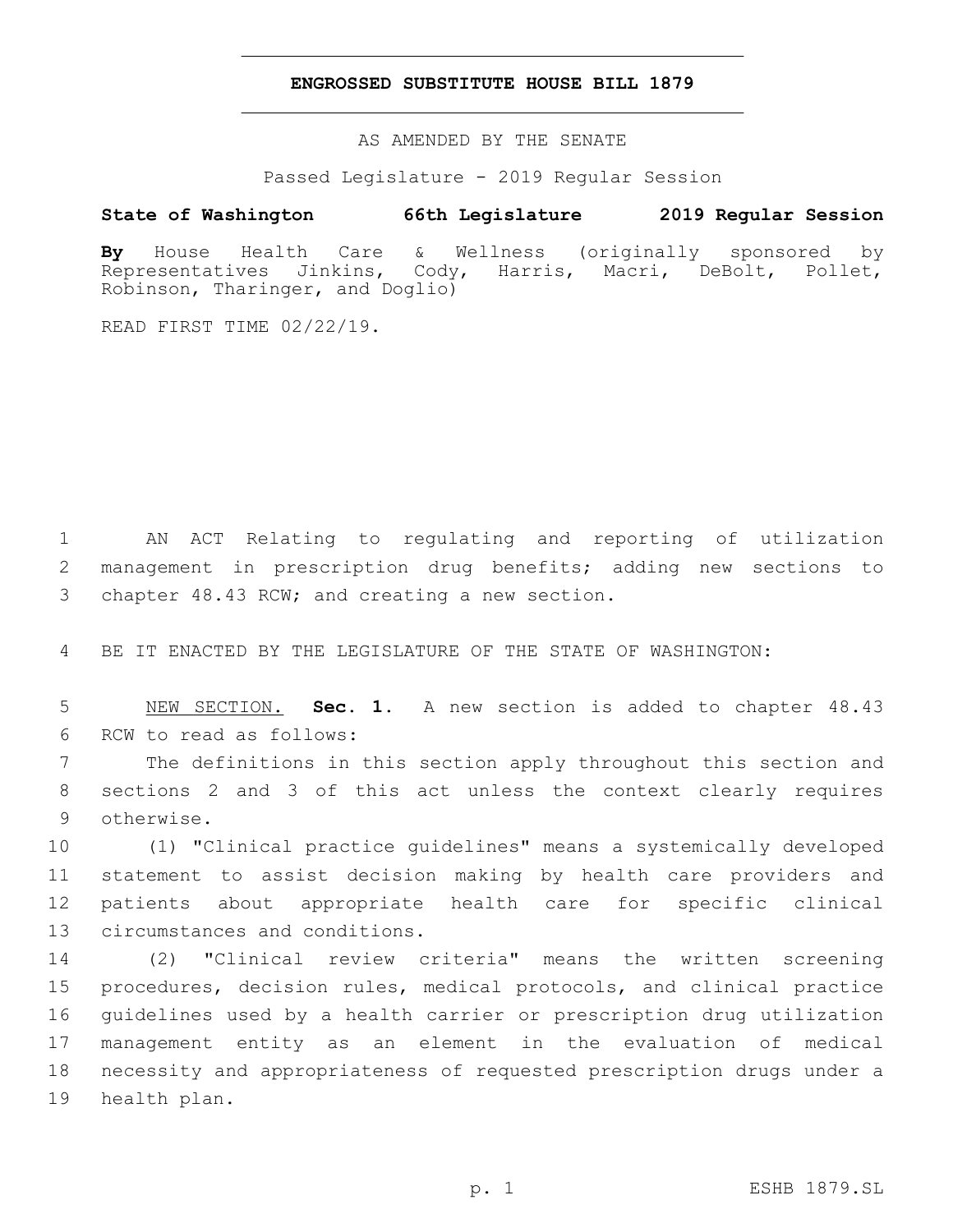(3) "Emergency fill" means a limited dispensed amount of medication that allows time for the processing of prescription drug 3 utilization management.

 (4) "Medically appropriate" means prescription drugs that under the applicable standard of care are appropriate: (a) To improve or preserve health, life, or function; (b) to slow the deterioration of health, life, or function; or (c) for the early screening, prevention, evaluation, diagnosis, or treatment of a disease, 9 condition, illness, or injury.

 (5) "Prescription drug utilization management" means a set of formal techniques used by a health carrier or prescription drug utilization management entity, that are designed to monitor the use 13 of or evaluate the medical necessity, appropriateness, efficacy, or efficiency of prescription drugs including, but not limited to, prior 15 authorization and step therapy protocols.

 (6) "Prescription drug utilization management entity" means an entity affiliated with, under contract with, or acting on behalf of a health carrier to perform prescription drug utilization management.

 (7) "Prior authorization" means a mandatory process that a carrier or prescription drug utilization management entity requires a provider or facility to follow to determine if a service is a benefit and meets the requirements for medical necessity, clinical appropriateness, level of care, or effectiveness in relation to the 24 applicable plan.

 (8) "Step therapy protocol" means a protocol or program that establishes the specific sequence in which prescription drugs for a specified medical condition will be covered by a health carrier.

 NEW SECTION. **Sec. 2.** A new section is added to chapter 48.43 29 RCW to read as follows:

 For health plans delivered, issued for delivery, or renewed on or after January 1, 2021, clinical review criteria used to establish a prescription drug utilization management protocol must be evidence- based and updated on a regular basis through review of new evidence, 34 research, and newly developed treatments.

 NEW SECTION. **Sec. 3.** A new section is added to chapter 48.43 36 RCW to read as follows:

 For health plans delivered, issued for delivery, or renewed on or 38 after January 1, 2021: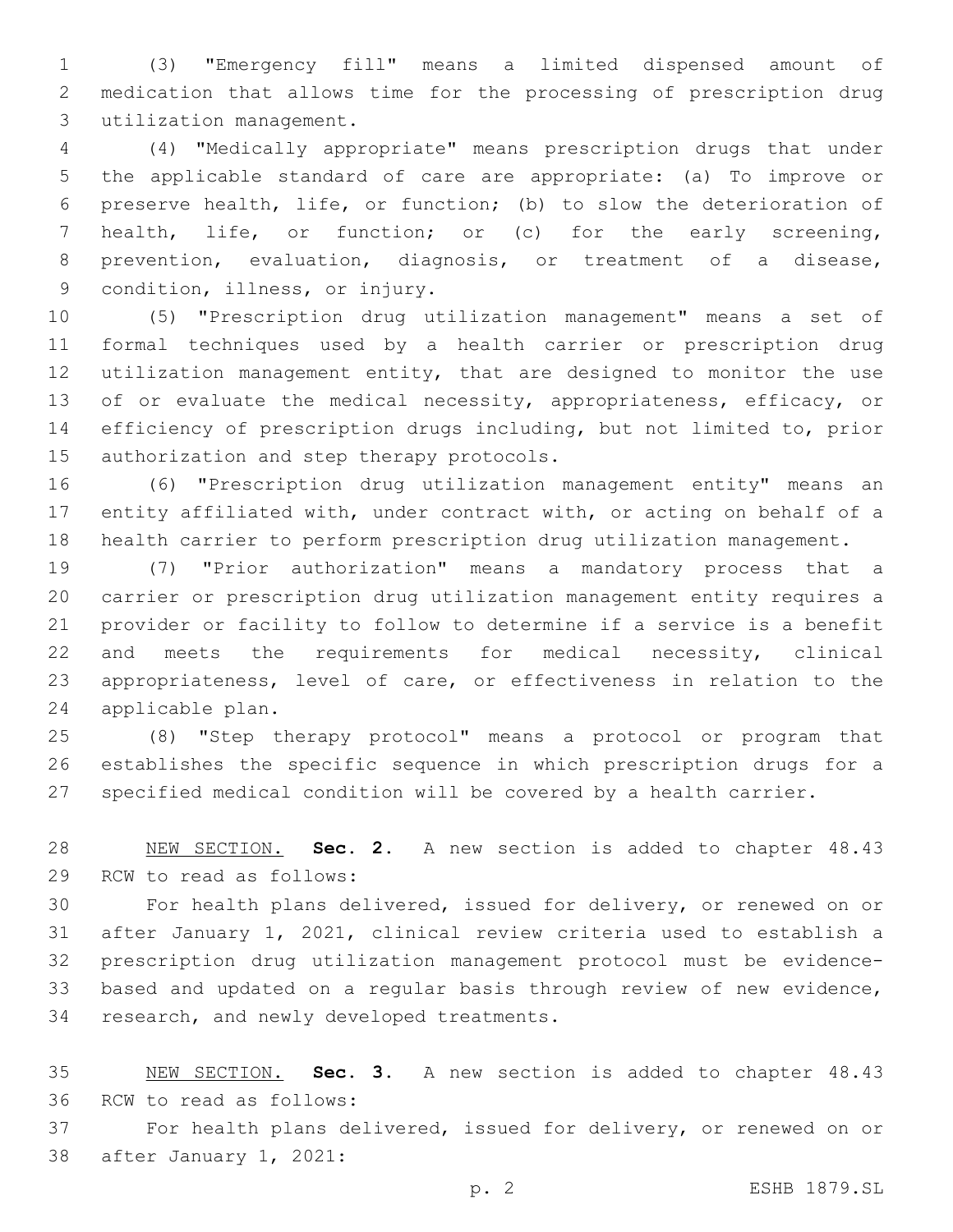(1) When coverage of a prescription drug for the treatment of any medical condition is subject to prescription drug utilization management, the patient and prescribing practitioner must have access to a clear, readily accessible, and convenient process to request an exception through which the prescription drug utilization management can be overridden in favor of coverage of a prescription drug prescribed by a treating health care provider. A health carrier or prescription drug utilization management entity may use its existing medical exceptions process to satisfy this requirement. The process must be easily accessible on the health carrier and prescription drug utilization management entity's web site. Approval criteria must be clearly posted on the health carrier and prescription drug utilization management entity's web site. This information must be in plain language and understandable to providers and patients.

 (2) Health carriers must disclose all rules and criteria related to the prescription drug utilization management process to all participating providers, including the specific information and documentation that must be submitted by a health care provider or patient to be considered a complete exception request.

 (3) An exception request must be granted if the health carrier or prescription drug utilization management entity determines that the evidence submitted by the provider or patient is sufficient to 23 establish that:

 (a) The required prescription drug is contraindicated or will likely cause a clinically predictable adverse reaction by the 26 patient;

 (b) The required prescription drug is expected to be ineffective based on the known clinical characteristics of the patient and the known characteristics of the prescription drug regimen;

 (c) The patient has tried the required prescription drug or another prescription drug in the same pharmacologic class or a drug with the same mechanism of action while under his or her current or a previous health plan, and such prescription drug was discontinued due to lack of efficacy or effectiveness, diminished effect, or an 35 adverse event;

 (d) The patient is currently experiencing a positive therapeutic outcome on a prescription drug recommended by the patient's provider for the medical condition under consideration while on his or her current or immediately preceding health plan, and changing to the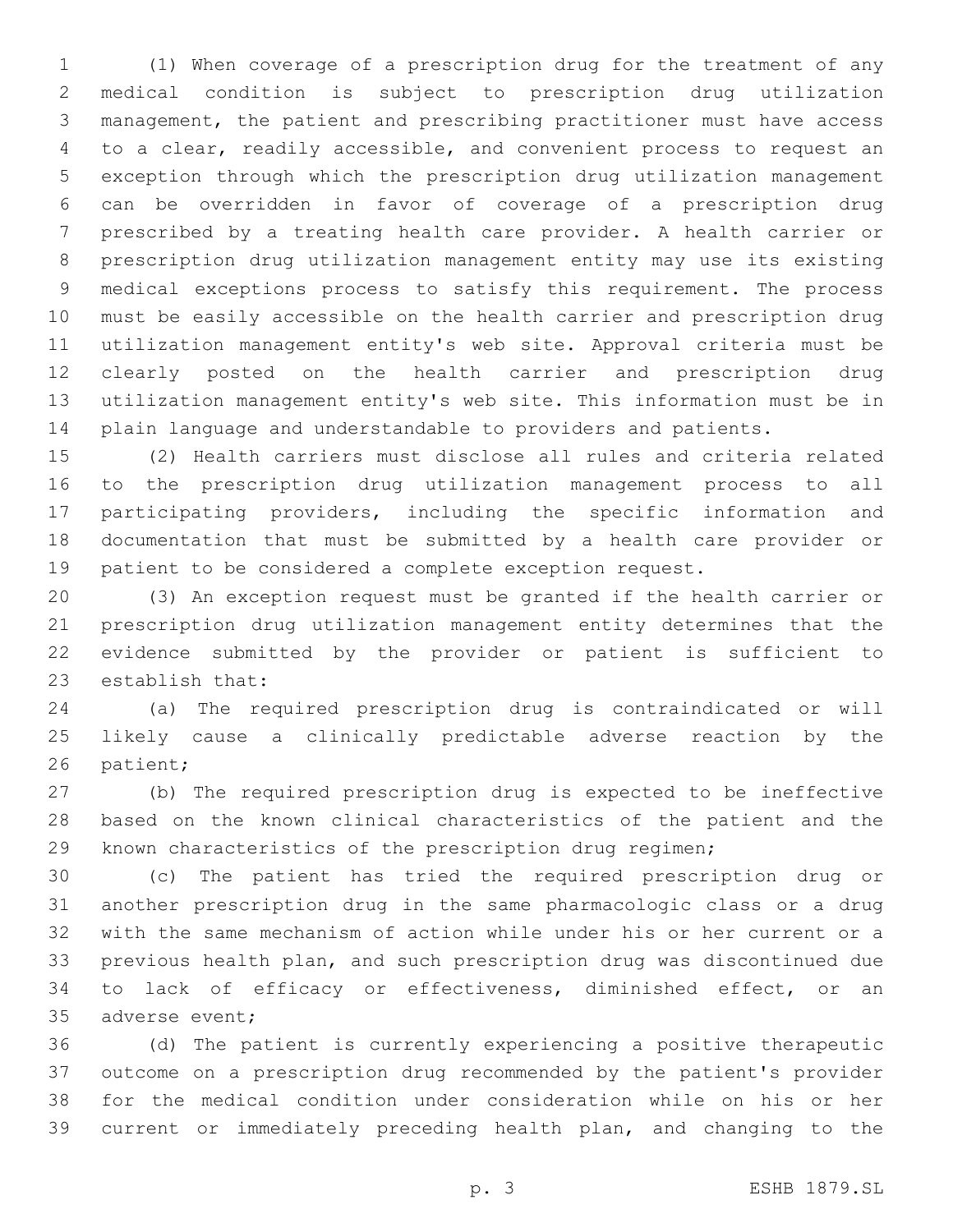required prescription drug may cause clinically predictable adverse reactions, or physical or mental harm to, the patient; or

 (e) The required prescription drug is not in the best interest of the patient, based on documentation of medical appropriateness, because the patient's use of the prescription drug is expected to:

 (i) Create a barrier to the patient's adherence to or compliance 7 with the patient's plan of care;

8 (ii) Negatively impact a comorbid condition of the patient;

 (iii) Cause a clinically predictable negative drug 10 interaction; or

 (iv) Decrease the patient's ability to achieve or maintain reasonable functional ability in performing daily activities.

 (4) Upon the granting of an exception, the health carrier or prescription drug utilization management entity shall authorize coverage for the prescription drug prescribed by the patient's 16 treating health care provider.

 (5)(a) For nonurgent exception requests, the health carrier or prescription drug utilization management entity must:

 (i) Within three business days notify the treating health care provider that additional information, as disclosed under subsection (2) of this section, is required in order to approve or deny the exception request, if the information provided is not sufficient to 23 approve or deny the request; and

 (ii) Within three business days of receipt of sufficient information from the treating health care provider as disclosed under subsection (2) of this section, approve a request if the information provided meets at least one of the conditions referenced in subsection (3) of this section or if deemed medically appropriate, or deny a request if the requested service does not meet at least one of the conditions referenced in subsection (3) of this section.

 (b) For urgent exception requests, the health carrier or prescription drug utilization management entity must:

 (i) Within one business day notify the treating health care provider that additional information, as disclosed under subsection (2) of this section, is required in order to approve or deny the exception request, if the information provided is not sufficient to 37 approve or deny the request; and

 (ii) Within one business day of receipt of sufficient information from the treating health care provider as disclosed under subsection (2) of this section, approve a request if the information provided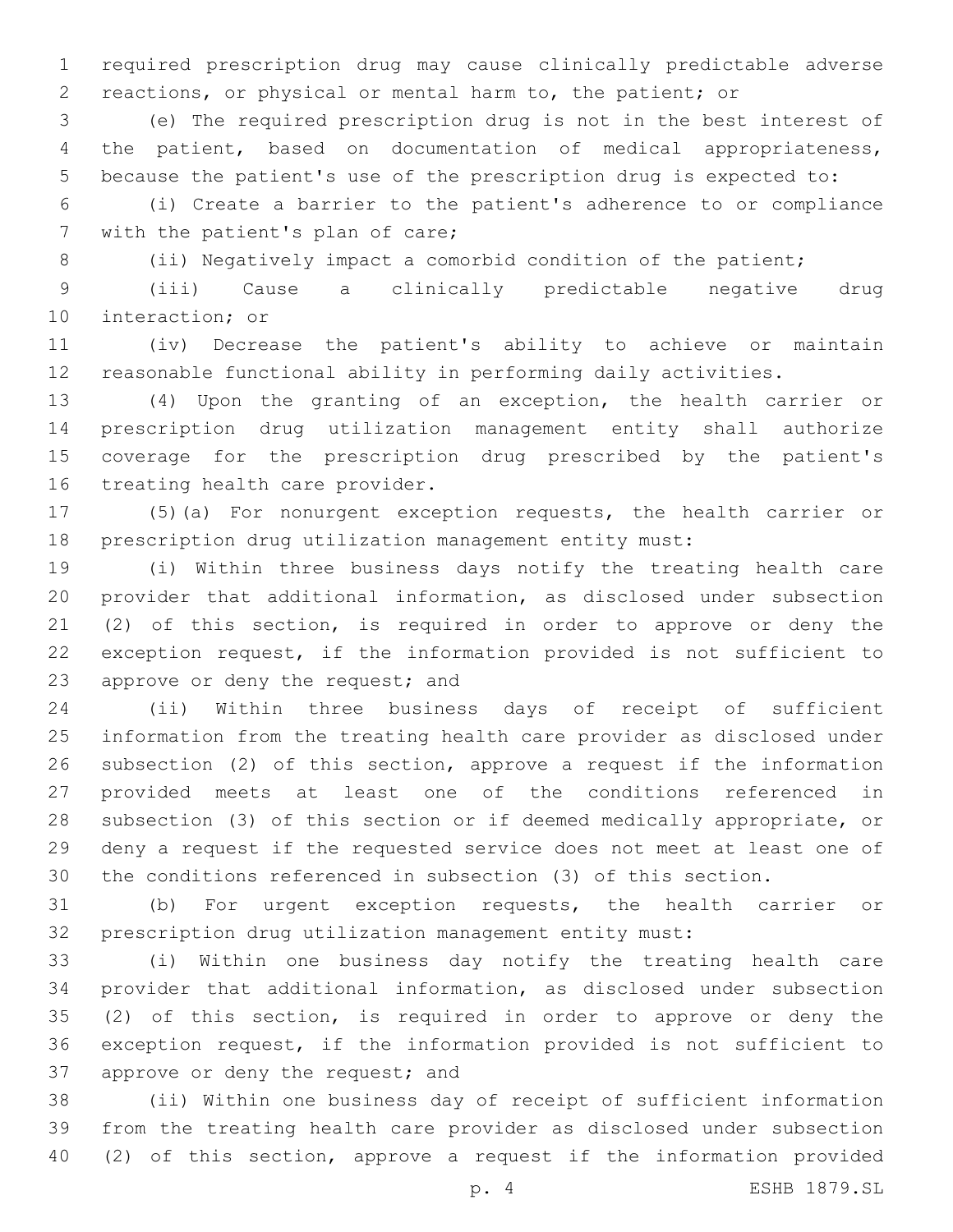meets at least one of the conditions referenced in subsection (3) of this section or if deemed medically appropriate, or deny a request if the requested service does not meet at least one of the conditions 4 referenced in subsection (3) of this section.

 (c) If a response by a health carrier or prescription drug utilization management entity is not received within the time frames established under this section, the exception request is deemed 8 granted.

 (d) For purposes of this subsection, exception requests are considered urgent when an enrollee is experiencing a health condition that may seriously jeopardize the enrollee's life, health, or ability to regain maximum function, or when an enrollee is undergoing a current course of treatment using a nonformulary drug.

 (6) Health carriers must cover an emergency supply fill if a treating health care provider determines an emergency fill is necessary to keep the patient stable while the exception request is being processed. This exception shall not be used to solely justify 18 any further exemption.

 (7) When responding to a prescription drug utilization management exception request, a health carrier or prescription drug utilization management entity shall clearly state in their response if the exception request was approved or denied. The health carrier must use clinical review criteria as referenced in section 2 of this act for the basis of any denial. Any denial must be based upon and include the specific clinical review criteria relied upon for the denial and include information regarding how to appeal denial of the exception request. If the exception request from a treating health care provider is denied for administrative reasons, or for not including all the necessary information, the health carrier or prescription drug utilization management entity must inform the provider what additional information is needed and the deadline for its submission.

 (8) The health carrier or prescription drug utilization management entity must permit a stabilized patient to remain on a 34 drug during an exception request process.

 (9) A health carrier must provide sixty days' notice to providers and patients for any new policies or procedures applicable to prescription drug utilization management protocols. New health carrier policies or procedures may not be applied retroactively.

39 (10) This section does not prevent: